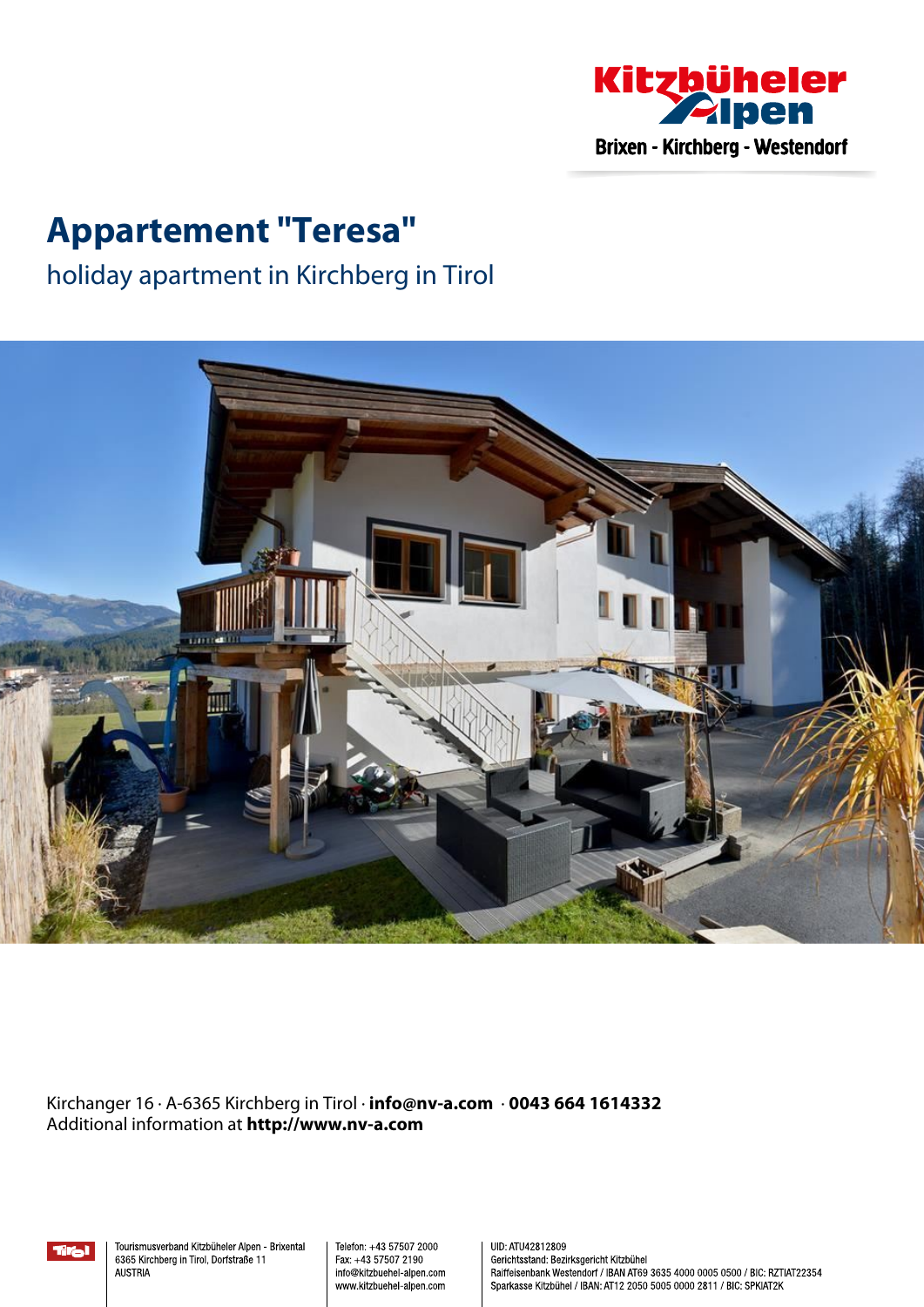

# **Appartement "Teresa"** holiday apartment in Kirchberg in Tirol

Our house is situated on the edge of the woods with <sup>a</sup> <sup>a</sup> magnificent view of Kirchberg in Tyrol. In Winter the Ski School's beginners slope is directly outside the front door. The Gaisberg's toboggan run and the night ski slope are within very close proximity. In Summer it is possible to begin your hiking tours and cycling tours immediately from the house. There are sufficient parking facilities It is recommended to bring snow chains in Winter.



right on the slope · near the forest · central location · quiet location · mountain location · meadowlands · on the hiking path

tira l

Tourismusverband Kitzbüheler Alpen - Brixental 6365 Kirchberg in Tirol, Dorfstraße 11 **ALISTRIA** 

Telefon: +43 57507 2000 Fax: +43 57507 2190 info@kitzbuehel-alpen.com www.kitzbuehel-alpen.com UID: ATU42812809 Gerichtsstand: Bezirksgericht Kitzbühel Raiffeisenbank Westendorf / IBAN AT69 3635 4000 0005 0500 / BIC: RZTIAT22354 Sparkasse Kitzbühel / IBAN: AT12 2050 5005 0000 2811 / BIC: SPKIAT2K